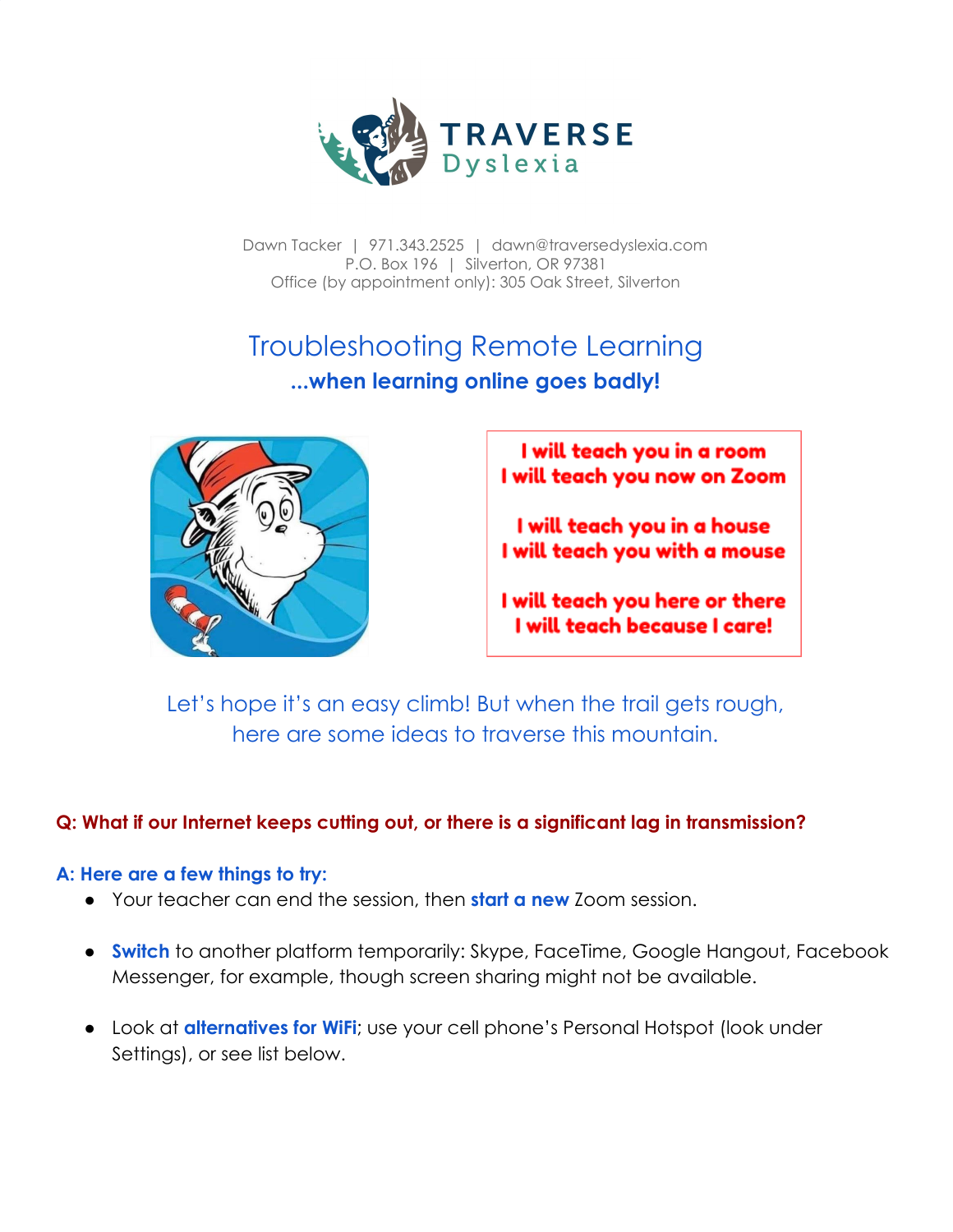## **Q: What if our Internet connection constantly has issues?**

#### **A: Consider some long-term solutions:**

- Use your cell phone's **Personal Hotspot** (look under Settings).
- Research what support your cell phone carrier is offering during the COVID-19 pandemic. Carriers are making **special offers** from unlimited data to free months of service for new customers. Check out which service providers have the best signal at your location here. [Here is an article](https://www.whistleout.com/CellPhones/News/wireless-carriers-offer-unlimited-data-plus-hotspot-during-coronavirus-outbreak) that provides more information and a summary of what each of the major carriers is offering.
- Work from a **public WiFi spot**. Even when closed, public libraries generally are keeping their WiFi services open. It's not ideal, but you could drive and park at a library to see if their connection extends to the parking lot. Silver Falls Library has shared their WiFi password publicly: "silverlibrary."
- Consider **alternative Internet Service Providers**.
	- 1. Comcast is offering Xfinity WiFi free for everyone, with hotspots available to all, including non-Xfinity subscribers. To access the service, look for the "xfinitywifi" network name in a list of hotspots. For more information, go to [www.xfinity.com/wifi](http://www.xfinity.com/wifi?fbclid=IwAR3HPpy06TAHXxQ18myMHc9_Kk0BR36jy7HLUfma0vHTmBw3flgRhlfwbns).
	- 2. [The National Digital Inclusion Alliance](https://www.digitalinclusion.org/free-low-cost-internet-plans/?fbclid=IwAR1RyG_4B0y-M2DLRk1E6rjdKFSG8pQablycBdl0jtod18djjiH3ZzbhF_Q) publishes a list of vendors who provide free or low-cost residential internet. Some are income-based, but others are low-cost in response to the COVID-19 pandemic.
- Look into purchasing a **Hot Spot** to add to your cell phone plan.
- See which carriers have the **strongest signals** at YOUR home, and then see what offers they have. You can do a [coverage check here](https://www.whistleout.com/cellphones).